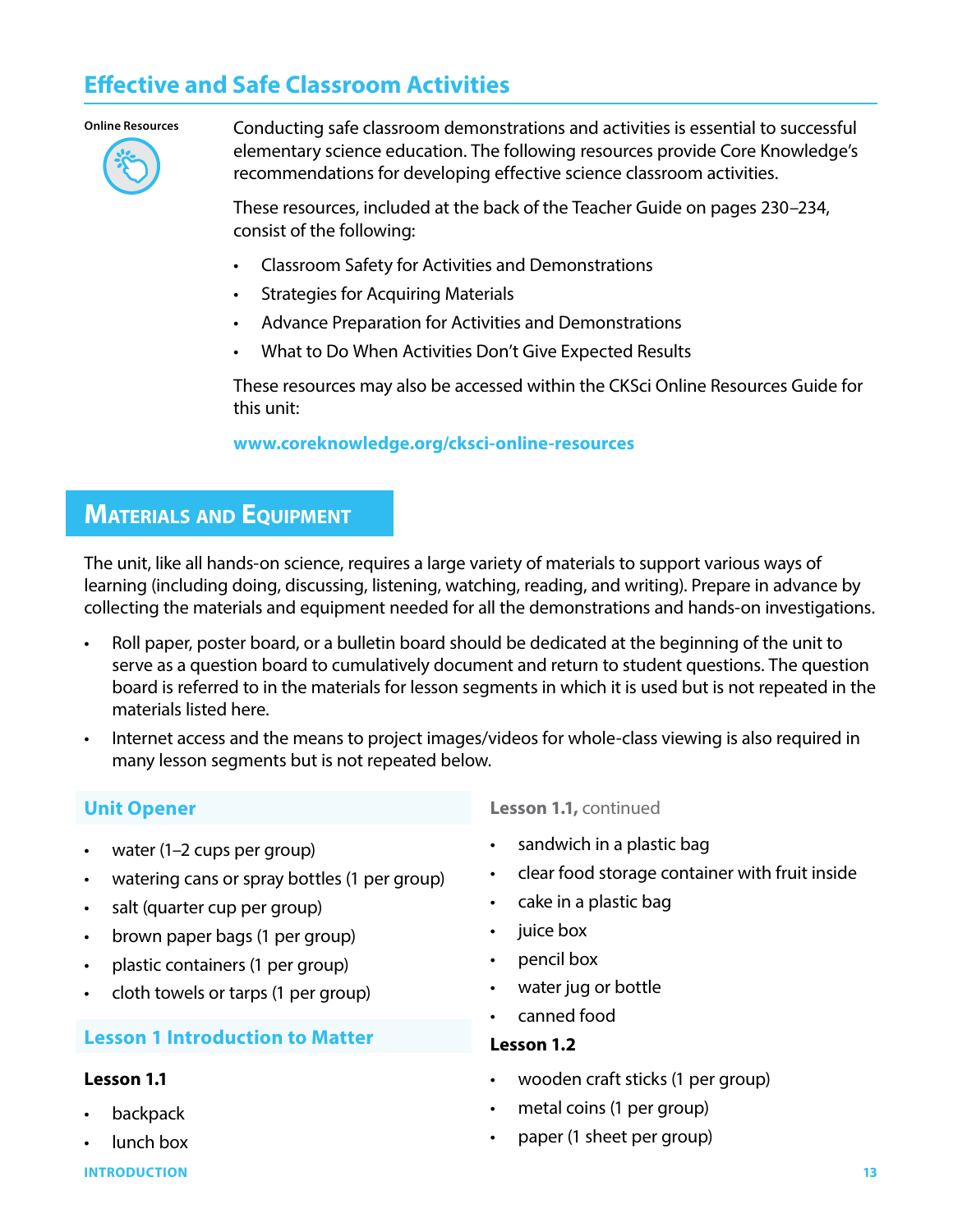### **Lesson 1.2,** continued

- markers (1 per group)
- bowls of water (1 per group)
- balloons (1 per group, inflated)
- poster paper
- black marker
- balloons (1 per group, deflated)
- plastic exercise hoops (1 per group)

### **Lesson 1.3**

- wooden craft sticks (1 per group)
- plastic straws (1 per group)
- metal coins (1 per group)
- paper (1 sheet per group)
- markers (1 per group)
- bowls of water (1 per group)
- stuffed animal (1 for demonstration)
- spring scales (1 per pair)
- cookies (chocolate chip cookies, sandwich cookies, fig cookies, and vanilla wafers; 1 of each per pair)
- clear jars (1 per pair)
- rulers (1 per pair)
- rubber balloons (1 per pair)
- tall plastic or paper cups (1 per pair)
- short plastic or paper cups (1 per pair)
- calculators (1 per pair or enough to share)
- milk (can also use plant-based milk instead; 1–2 cups per pair)

#### **Lesson 1.4**

- clear bowls (2)
- flour
- bag of chocolate chips
- hot plate
- cookie mold or ice cube tray
- spatula
- oven mitt

#### **Lesson 1.5**

**14 PROPERTIES OF MATTER** scales (1 per group or enough for groups to share)

### **Lesson 1.5,** continued

- rulers (1 per group)
- variety of containers (1–2 per group)
- balloons (1 per group)
- cups (various sizes, 2 per group)
- water (1 cup per group)
- spoons or stir sticks (1 per group)
- liquid glue (1 bottle per group)
- modeling clay (1 tablespoon per group)
- rocks (1 per group)
- powdered gelatin (half cup per group)
- large paper clips (1 per group)
- colorful candy melts (a few per group)
- bowls
- bucket of ice
- hot plate
- small metal pan
- oven mitt

### **Lesson 2 Heating and Cooling Matter**

#### **Lesson 2.1**

- thermometers (1 per group)
- melted ice cream
- ice cream scoop
- freezer (or cooler filled with ice)
- foam cups (1 per group)
- water (1 cup per group)

#### **Lesson 2.2**

- thermometers (1 per group)
- foam cups (1 per group)
- water (1 cup per group)
- ice cubes (4–5 per group)
- plastic snack- or sandwich-size baggies (1 per group)
- hot plate
- pot for boiling water
- freezer or cooler
- chalk or dry-erase markers (1 per group)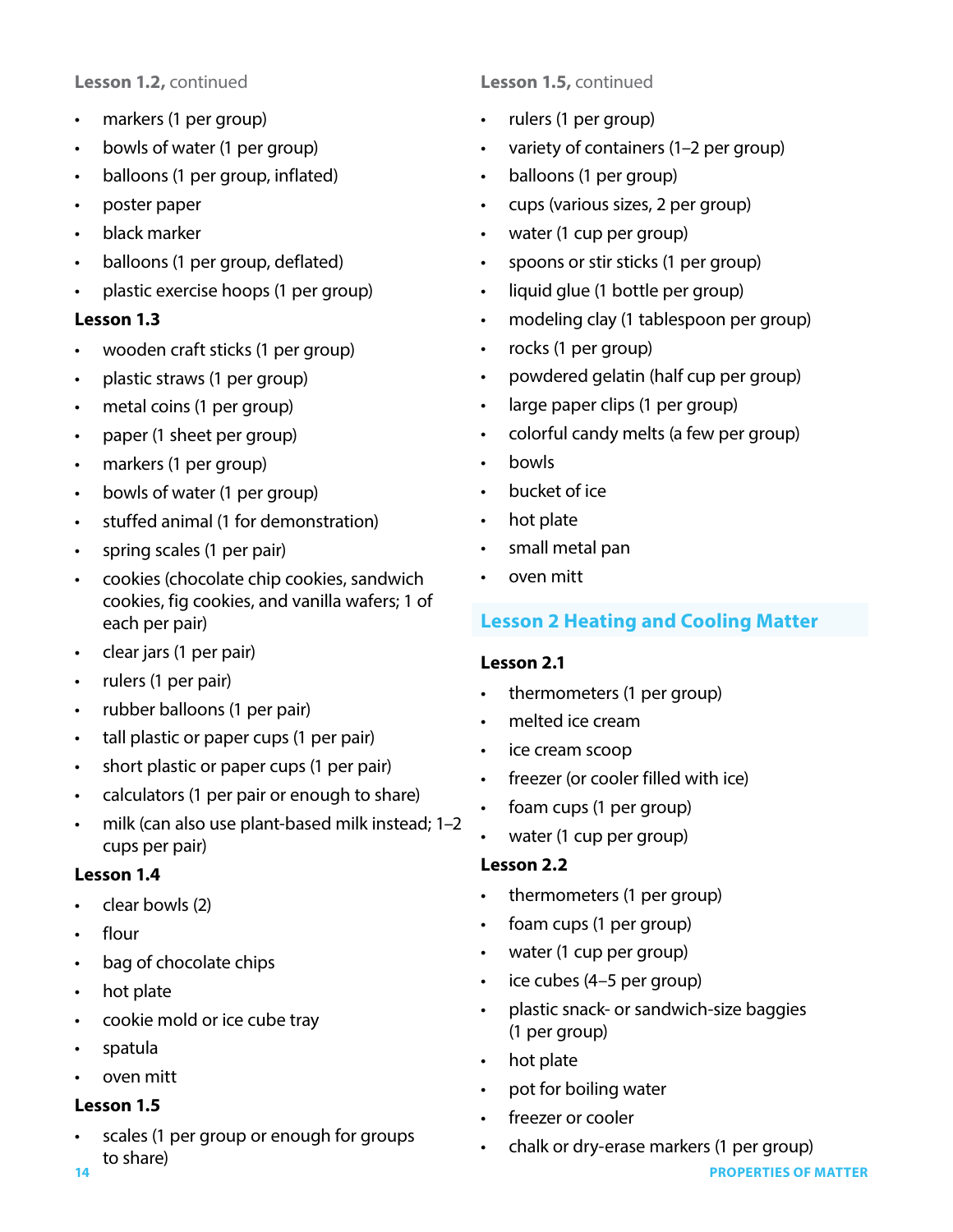#### **Lesson 2.3**

- hot plate
- freezer
- small metal pans (4)
- spatulas, spoons, or stir sticks (2)
- raw egg
- butter, solid (quarter stick)
- oven mitt
- paper (1 sheet)
- ice cubes (half cup)
- plant leaves (1 per pair)
- water (quarter cup per pair)
- paper or foam cups (1 per pair)

### **Lesson 3 Properties and Uses of Matter**

# **Lesson 3.1**

- bowl
- milk  $(1-2 \text{ cups})$
- large rock
- paper towels (several sheets per student)
- containers (1 per group)
- water (4 cups per group)
- 2-cup graduated cylinders (1 per group)
- dry sponge, cut into 1-inch pieces (1 piece per group)
- cotton balls (1 per group)
- washcloths (1 per group)
- tissues (1 sheet per group)
- fabric (1 piece per group)
- wax paper (1 sheet per group)
- plastic toys (1 per group)
- pencils (1 per group)
- rubber erasers (1 per group)
- timer
- small glass jars with lids (1 per group)
- glycerin (2–3 tablespoons per group)
- spoons (1 per group)
- **INTRODUCTION 15** • glitter and sequins (2–3 tablespoons per group)

### **Lesson 3.1,** continued

- plastic figurines (1–2 per group)
- hot glue gun (for teacher use)

### **Lesson 3.2**

### **Station 1:**

- container with 4" opening (1 per group)
- construction paper (1 5-inch square per group)
- cardstock (1 5-inch square per group)
- cloth (1 5-inch square per group)
- plexiglass (1 sheet per group)
- paper towels (1 sheet per group)
- shallow pans (1 per group)
- containers to pour water from (1 per group)
- water

### **Station 2:**

- plastic rulers, 12" (1 per group)
- chenille stems (1 per group)
- cardstock strips (1 per group)
- rope (1 6-inch piece per group)
- fabric measuring tapes (1 per group)
- 100-g weights (1 per group)
- heavy-duty tape
- thread

### **Station 3:**

- modeling clay (1 package)
- sponges (1 per group)
- rocks (2–3 per group)
- rubber erasers (1 per group)
- large candy jawbreakers (several per group)

### **Station 4:**

- wooden blocks (2 per station)
- tape to secure testing materials to blocks
- pennies or washers (100 per station)
- construction paper (1 sheet per group)
- fabric dish towels (1 per station)
- plexiglass (1 sheet per station)